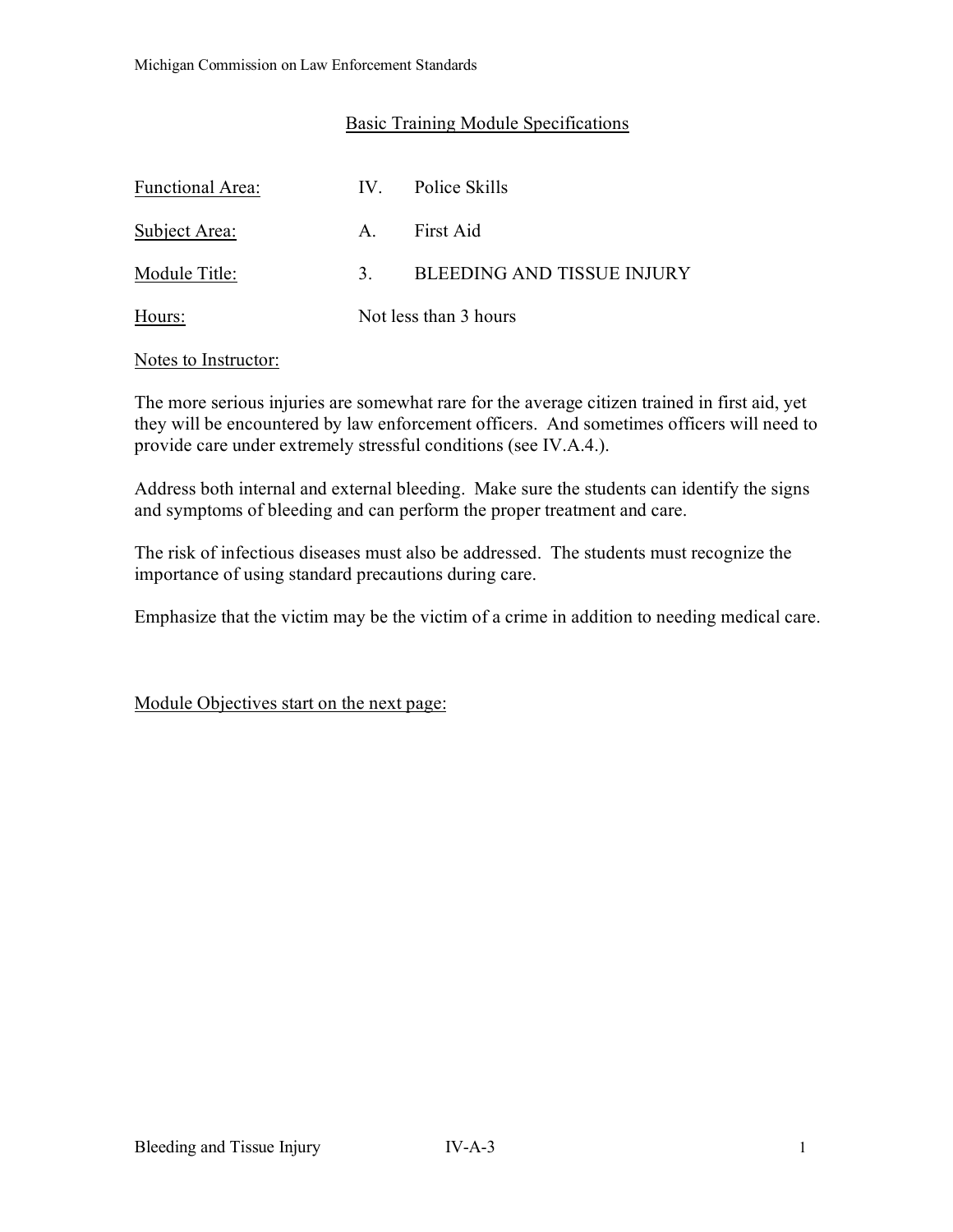- IV.A.3.1. Demonstrate an Understanding of the Importance of Standard Precautions.
	- a. Recognizes that standard precautions help protect the responding officer from infectious diseases such as HIV and hepatitis.
	- b. Recognizes that standard precautions must be taken to avoid contact with bodily fluids and substances, which can cause infection, such as:
		- (1) pleural fluid;
		- (2) feces;
		- (3) nasal secretions;
		- (4) blood;
		- (5) vomit; or
		- $(6)$  tears.
	- c. Considers equipment used to minimize contact with infectious fluids, including:
		- (1) gloves;
		- (2) goggles;
		- (3) gown;
		- (4) mask; or
		- (5) barrier devices.
	- d. Recognizes that standard precautions must be part of an officer's routine to avoid direct contact with infectious bodily fluids and substances while rendering aid.
- IV.A.3.2. Control Bleeding.
	- a. Assesses victim to determine the extent of blood loss.
	- b. Uses proper procedures for care, in the following order, until bleeding is controlled:
		- (1) determines if massive external bleeding is present;
		- (2) applies and maintains direct pressure with fingers, hands, or gauze;
		- (3) if direct pressure is successful, applies dressing and bandage;
		- (4) uses direct pressure with elevation if direct pressure alone is not successful;
		- (5) if direct pressure/elevation is successful, applies dressing and bandage;
		- (6) applies tourniquet if direct pressure/elevation are not successful.
	- c. Provides care for shock (IV.A.1.3.).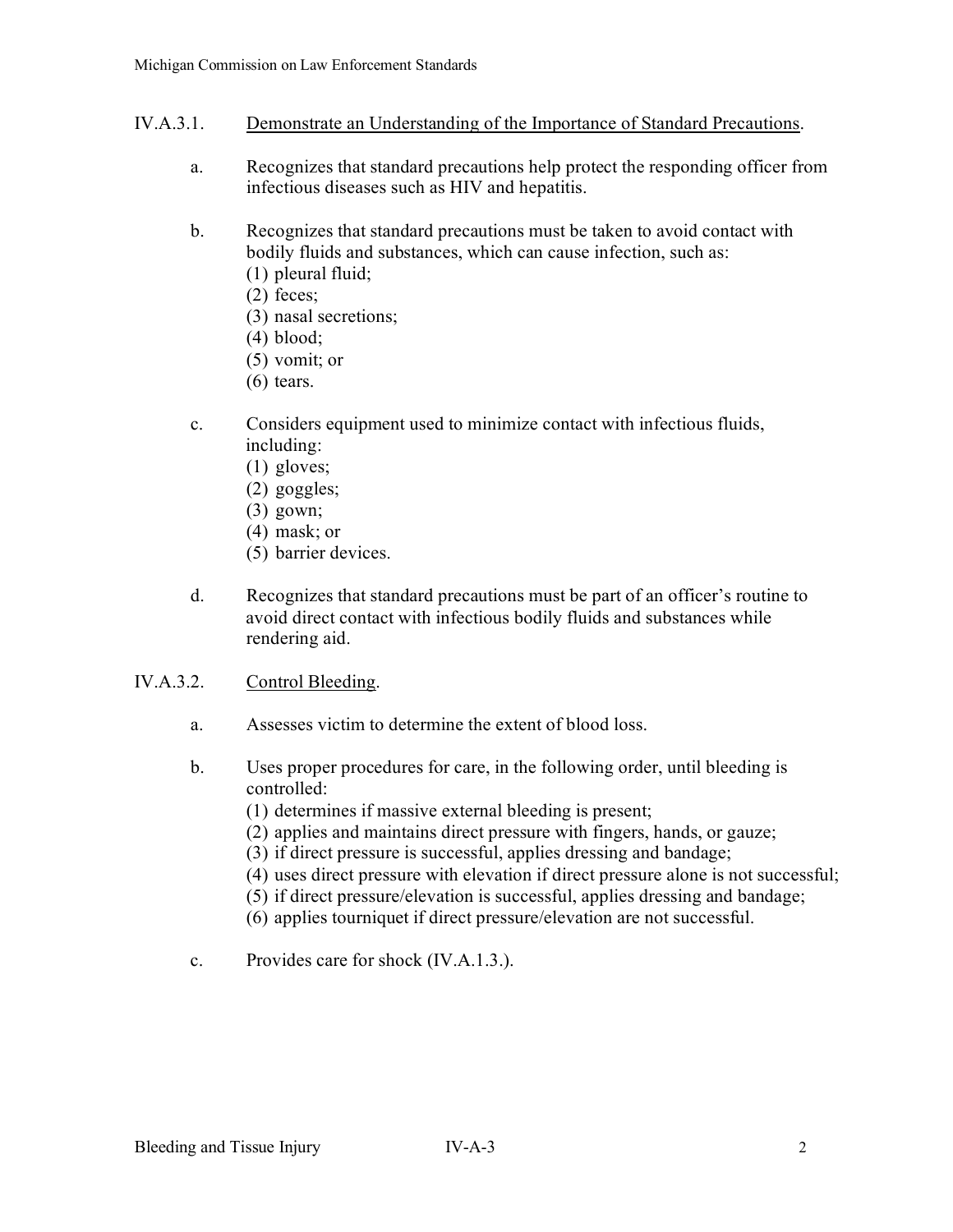## IV.A.3.2. Control Bleeding (continued).

- d. Treats wounds properly, using first aid supplies appropriately, by using: (1) sterile dressings;
	- (2) bulky dressings for massive bleeding or large wounds;
	- (3) occlusive dressings for airtight seals;
	- (4) bandages, to hold dressings in place; and
	- (5) clotting agents (powder, gel, or contained in a dressing).

## IV.A.3.3. Care for Penetrating and Puncture Wounds.

## a. Determines extent of injury, including:

- (1) injury to bones and internal organs or impaled objects;
- (2) entrance and exit wounds (gunshot wound, e.g.); and
- (3) internal bleeding.
- b. Examines for possible sucking chest wound (open pneumothorax) and treats by covering the wound with anything that prevents air from entering the wound.
- c. Monitors victim for tension pneumothorax (air escaping from the lung into the chest cavity).
- d. Immobilizes (does not remove) an impaled object, except when it blocks the airway, to prevent the victim from bleeding profusely.
- e. Positions victim for ease of breathing and monitors victim's vital signs.
- f. Considers the possibility that a crime has been committed.

# IV.A.3.4. Care for Traumatic Amputation/Avulsion.

- a. Uses proper procedures for avulsions and amputations, by:
	- (1) using standard precautions;
	- (2) exposing the wound by cutting away surrounding clothing;
	- (3) controlling the bleeding;
	- (4) preventing further contamination; and
	- (5) providing care for shock.
- b. Retrieves severed part to preserve it.
- c. Packages or wraps the severed part for transportation, by;
	- (1) wrapping the part in plastic or a sterile dressing; or
	- (2) placing it in a plastic bag; and
	- (3) packing it to keep the part cool (not cold, avoid freezing and do not place in water or in direct contact with ice).